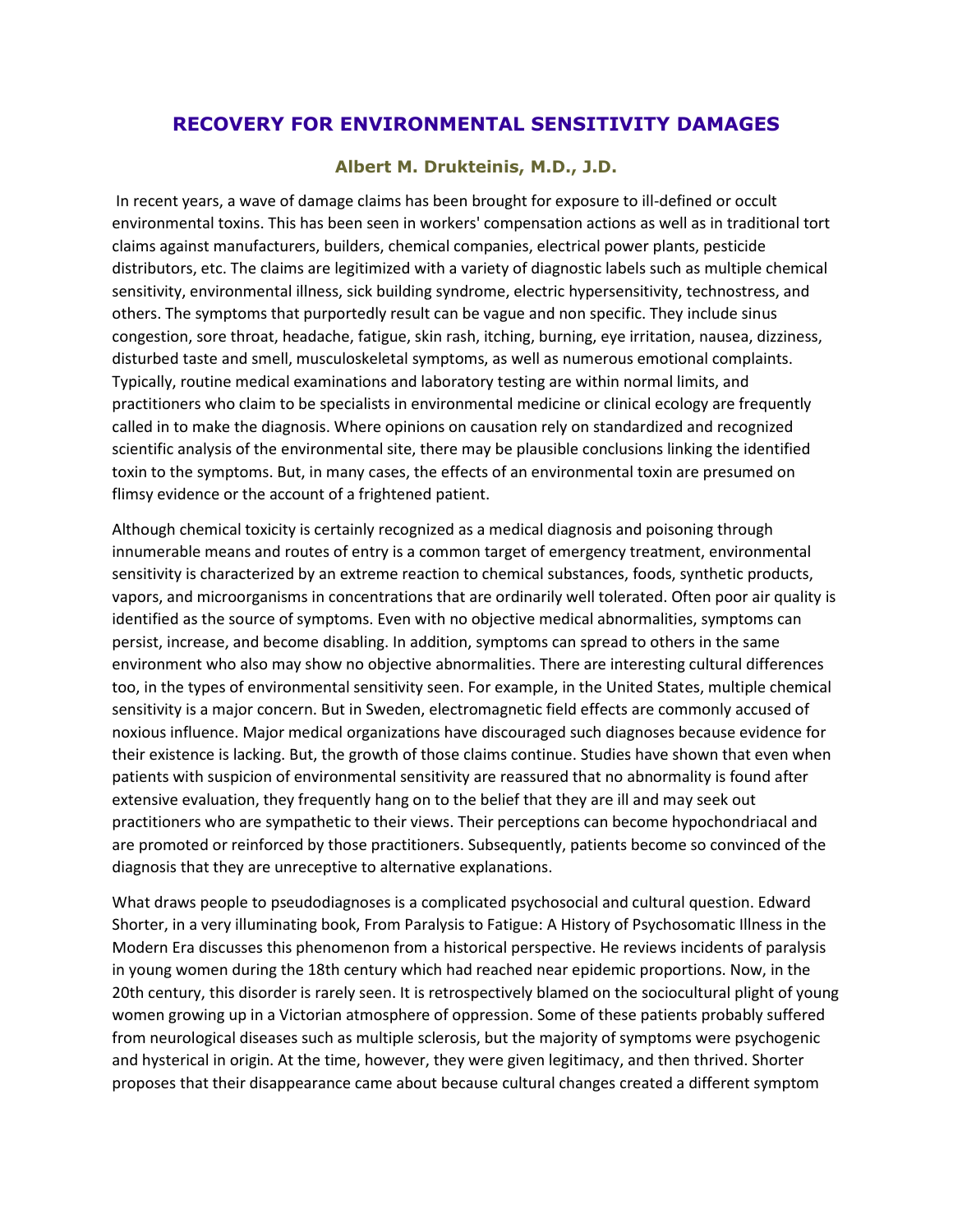pool from which to select. Hysterical paralysis has given way to modern illnesses such as chronic fatigue syndrome, environmental sensitivity, and chronic pain.

Modern psychiatric thinking recognizes the role of somatization in many environmental sensitivity conditions. Previous terms, while still valid, such as hysteria and hypochondriasis, have found disfavor because of their pejorative connotation. Somatization is defined as the propensity to experience and report somatic symptoms that have no pathophysiological explanation, to misattribute them to disease, and to seek medical attention for them. Somatization may be acute or chronic, and coincidental medical illness may or may not be present. Although the tendency to focus on the physical aspects of one's distress is common, more serious somatization occurs in the context of psychiatric disorders, stressful life experiences, or major emotional upheavals. Somatization is not the same as malingering or factitious disorders which involve a conscious fabrication of illness. Were the somatizer is truthfully reporting his experience and at least not consciously manipulating or controlling others with the illness. Social and cultural factors, as well as physiological predisposition, can lead people to amplify physical discomfort, misattribute it to disease, and seek medical help. One of the most important factors in society which promotes this process is the medicalization of bodily distress and physical suffering that has been a part of contemporary western culture. Medicalization means that medical diagnoses are used to explain discomfort of all kinds, even that which is not caused by disease, and attempting to eliminate it primarily through medical treatment.

From a legal standpoint, environmental sensitivity presents problems of both causation and damage assessment. In spite of the need for scientifically reliable evidence in the courtroom under the Daubert principle, opinions regarding environmental sensitivity are routinely finding their way into testimony from many environmental or ecology experts. At times, these are well trained clinicians who have taken a tangential and poorly founded direction in the treatment of these suffering patients, becoming validators and advocates of their claim. At other times, these experts are individuals with marginal understanding of medicine, who ignore the complex and psychosocial variables that accompany their patients' claims. Causation is quickly attributed to spurious factors based on their patient's apprehension or on psychological needs for the symptoms. The psychological needs include primary and secondary gain issues that maintain the symptoms.

Primary gain refers to a psychological conflict or need that the physical symptom satisfies. It may be avoidance of an unpleasant or threatening personal situation or a means to gain an important response from the environment. The physical symptom serves an important psychological purpose and resolves a conflict with which the individual otherwise cannot deal adequately. The psychological issue is the main initiating and sustaining factor of the physical symptom.

Secondary gain refers to those perhaps unexpected environmental responses to the physical symptom that assist in sustaining it by reinforcement. Examples include financial reimbursement, attention from the family, or avoidance of less than satisfactory work conditions. There is obviously some overlap between primary and secondary gains, both features needs to be seen as a process as opposed to discreet variables. Both can also be present in other somatoform disorders besides environmental sensitivity.

So, where recovery is sought for environmental sensitivity damages, a more in-depth analysis is required. Validated and scientific environmental surveys which clearly demonstrate toxic agents or pollutants must be utilized and the mere presence of minimal abnormal concentrations should not